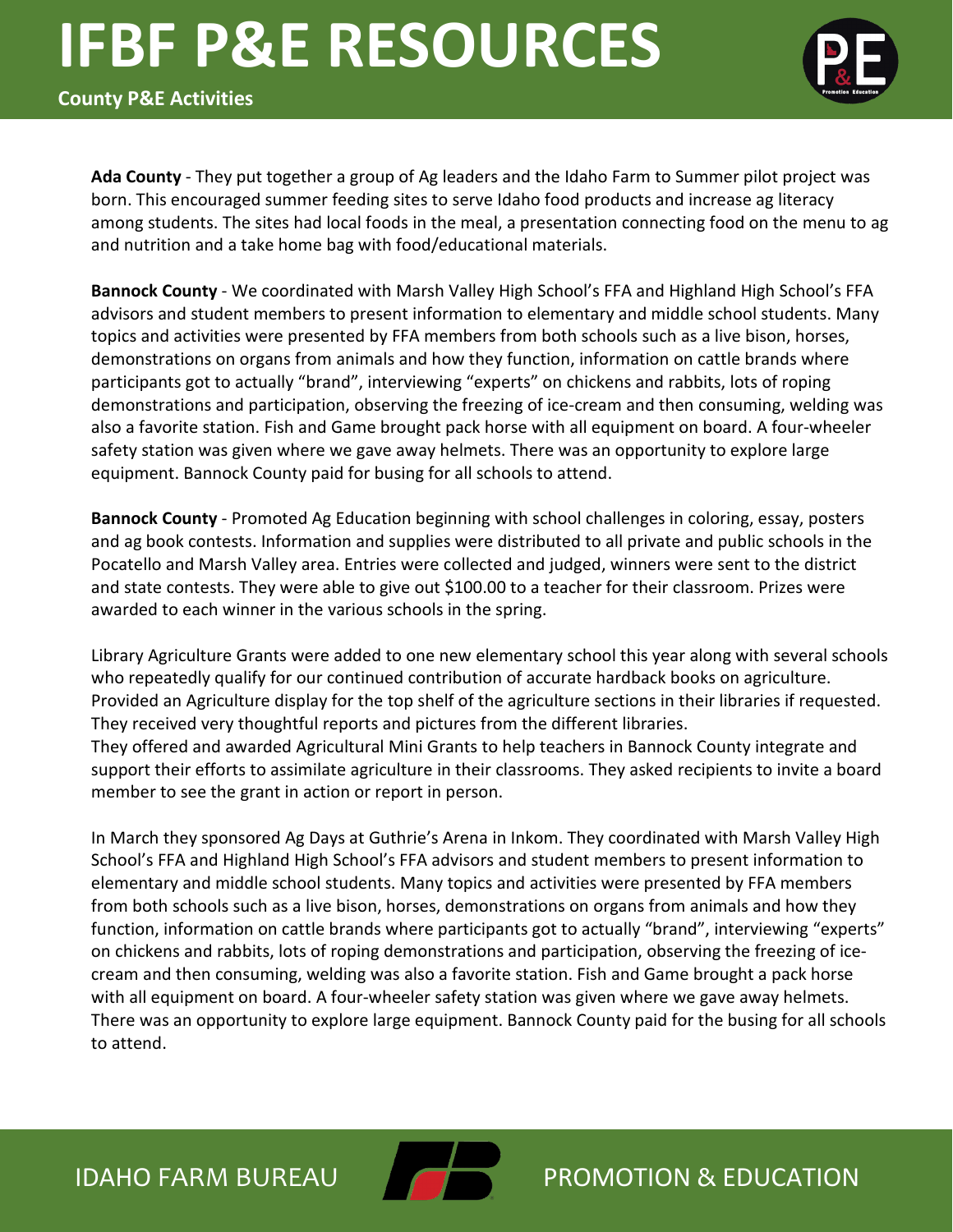

#### **County P&E Activities**

In August at the Bannock County Fair, they sponsored the second annual "Breakfast Scramble" where participants earned a free breakfast. Adults, children and families picked up a map and information about how to visit each food station and do an activity to learn about each food group. The five basic food groups exhibited were: fruits and vegetables, grains, meat and protein, milk and milk products. Activities included, memory grains game, protein land (like candy land), milk can toss, fill in the blank fruits and vegetables, and egg toss. A fun time was had

by all as they expressed their appreciation while they ate a freshly made breakfast egg "McMuffin" with their choice of fruit or V8 juice or flavored milk.

Information on how to become a member of Farm Bureau was also distributed. They presented a float in the Bannock County Fair parade to help people become more familiar with who they are. They passed out candy and small soft items for children along the route. At the fair, they also gave away a free shopping cart of food to the person who guessed the closest to the cost of the food.

**Bingham County** - Farm Bureau worked with over 30 school libraries to provide Agriculture related books to their students. Each school librarian researched and suggested books that were of interest to their specific students and the BCFB purchased approximately \$6,000.00 worth of books. The books were delivered to each library in the fall of 2019. Librarians are always grateful for books and especially appreciate the opportunity to choose books that their students would like.

Ridge Crest Kindergarten received an AG Education Mini Grant and visited Sterling and Manu Hatch's farm. They were able to pet baby pigs, cows and horses. The children were able to gather the chicken eggs. This was a first for many of the children and even some parents to gather eggs. It was the first time for many of the children and some parents to see farm animals up close. They learned to get use to the smell and watch where they walked.

Grade schools from the county were invited to attend the Snake River High School FFA Agricultural Exposition. The students, teachers and parents had the opportunity to go on wagon rides, climb in the cab of large tractors and honk the horn, learn about various animals, try to rope the roping dummies, learn about plants in the Greenhouse and plant seeds to take home. BCFB donated money and numerous BCFB members helped at this event.

**Bonneville County -** Gave strong support to both the FFA and 4H youth programs in Bonneville County. Their board made generous donations to both programs and will continue to support their efforts to promote agriculture among young people. The P&E committee awarded several scholarships to outstanding graduates who are attending college this year. Our efforts to promote agricultural education in the elementary schools have strengthened our relationship with the ever-growing non-agriculture part of our community. All their efforts during the year to promote agriculture were met with very positive reactions.

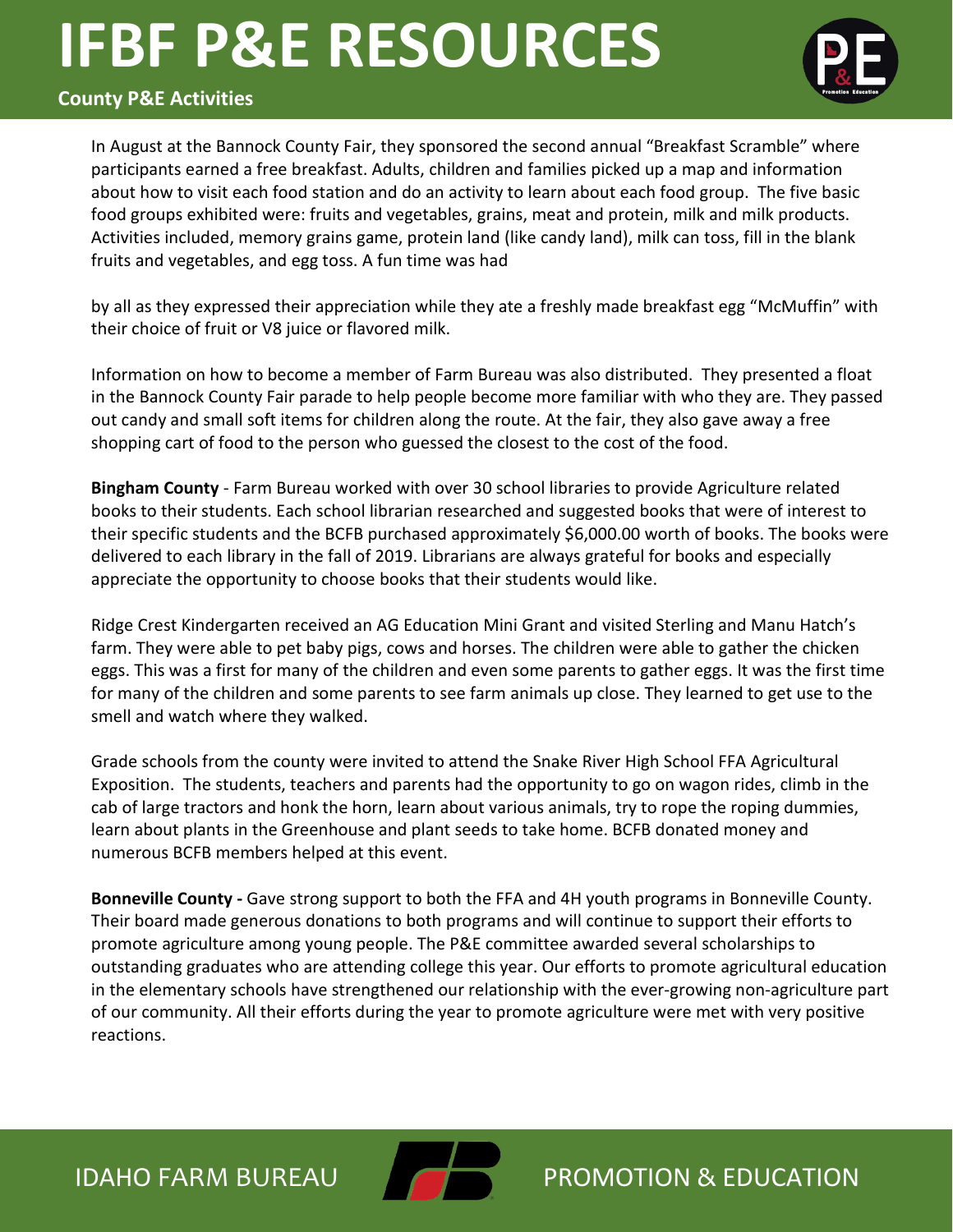

### **County P&E Activities**

**Boundary County** - They ordered teaching charts from AFBF Foundation to educate the kids about agriculture. They did a wheat presentation and let the kids grind wheat to make bread in a bag. The kids grind enough wheat for one bag and the rest of the bags are measured out in advance for saving time. The bread in a bag activity reinforces the connection between wheat grown on the farm and bread they eat. The county also purchases enough books from the AFBF foundation to give each class one copy after the MAC presentation. The county also sets up a booth next door to the soil and water conservation district at the fair, they work together to teach children about water conservation and dairy.

**Caribou County** - At the fair they had a mock feed trough full of dairy feed in which small items had been hidden, kids visiting the booth sifted through the feed and found treasures. They also had bags of various feeds identified, the adults were able to point out the various types of feed treasures (cotton seed hull, rolled corn) in the feed mix and talk about how these are like candy to the cows. They gave away cartons of milk and dairy coloring books. Dairy was also highlighted when mini ice cream sandwiches from a nearby manufacturer were given away. They have a pedal tractor pull for kids 4-8 years of age. They gave away t-shirts and other prizes, to the kids who can pedal the tractor the farthest while pulling a weight transfer sled. They also had face painting with animal themes.

Seasons of Idaho agriculture photo contest. The public was invited to vote for their favorite photos of farm life. Winning photos are then published in the county paper and sent on to the state contest. Sponsored a farm themed toddler activity area where kids can gather eggs, pick apples and other toddler activities.

Safety was highlighted with a display about "look-a-likes." Jars of water and jars of rubbing alcohol, diesel and apple juice etc. as well as medicines and candy that look similar, to remind young and old that they must always be careful and not assume that everyone knows to be cautious on the farm. Coloring books donated by other commodity groups as well as pencils and other items were made available. Twin Falls County - They have taken different farm animals into elementary schools, it was a great way for young students to see farm animals, get a chance to handle them, and ask a farmer questions about the animals. At the fair they had a raffle for elementary educators, the winner received a beef book in the bucket kit. The kit also had several books on beef and ranching along with lesson plans for teachers to use.

**Cassia County** - Bought lunch and participated in Ag days in Declo & Burley schools making flour, classes toured the irrigation lift stations, potato cellars, and seed cutting operations as well as equipment displays. Also, financially supported a new greenhouse to be built in Declo High School for use in their ag program.

**Clearwater/Lewis County** - The county board sponsored the opportunity for local 4-H and FFA groups to tour the Hasselstrom lambing barn. The kids in attendance learned "hands on" about: birthing lambs, lamb processing barn, maintenance and ewe/lamb nutrition. The students were given the opportunity to give the lambs shots, band tails and testicles, then they were served lamb sliders.

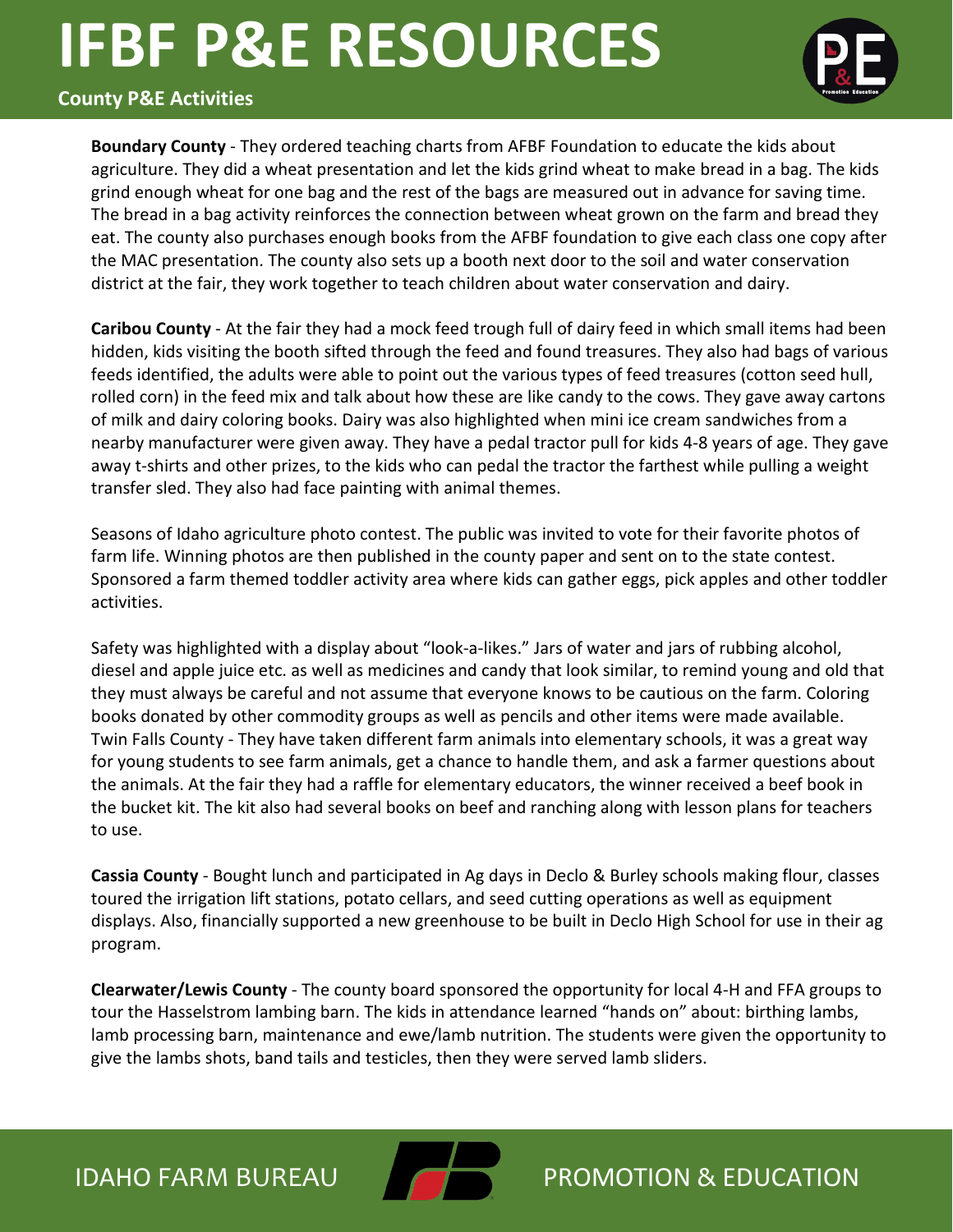

#### **County P&E Activities**

**Custer County** - They participated in Ag Day celebration with U of I Extension agent and others. They had a breakfast for the community compete with handouts containing Ag facts. Sponsored Ag trivia time on the local radio station where callers can earn prizes for correctly answering ag trivia questions. Sponsored an Ag Ranch Day tour during lambing season on a local ranch. They are presented with AG Facts and lead a tour including lambing pens, barns, cattle pens, calving & horse facilities, irrigation systems, grain and hay operations and guard dogs for the sheep. The kids are asked to draw a poster about their tour, poster board is provided by their teacher. County board judges the posters and present cash towards the top three winners in an assembly at the school. The poster contest allows us an interesting look into how our presentation was interpreted. Support for AG Education through a close relationship with the local FFA advisor. The program is supported with donations toward their trip to FFA National Convention during which they tour many agricultural operations and other things of interest. FFA students are invited to the county annual meeting to give a report on their trip.

They do a drive through breakfast during Ag week. They give away 250 breakfasts due to the high volume of salmon fishermen coming to Challis.

**Franklin County** - They has a seed chat with 18 different varieties of seeds., they would have people try and guess what the seeds are on the chart. They have different prizes for the winners. They also had a category for kids, with how many jellybeans were in a jar. the closest guess wins the jar of jellybeans. They also passed out useful gardening information.

**Fremont County** - The county fair was their focus to make sure it was a good one. They had a bounce house for the kids, provided free ice cream to all before the auction. Set aside money for the family members who raise and show animals at the fair. They also gave away 6,000 cartons of chocolate milk at the parade, their board members enjoyed handing out milk.

**Gem County** - They worked with the University of Idaho Extension Service for their applicators license credits. In January the county sponsored a county speech contest for all high school students, the students then presented their speeches to the local Rotary Club where they were judged. This was a great opportunity for the youth to get used to delivering to a group of people. It was also an opportunity to work with the community to promote agriculture. They sponsored a Farm Bureau booth at the county fair to emphasize the importance of agriculture in our county and state.

**Gooding/Lincoln County** - They had a farm tour with students from an elementary school from Twin Falls at Ballard dairy and the cheese plant in Gooding. Taught the students about the different ingredients in the cows ate. They got to see, feel and even tasted the ingredients for themselves. Some of the students even tried chewing on some nice green alfalfa.

**Idaho County** - They used the MAC trailer at the Clearwater Forest & Farm fair. It featured 9 stations and had many subjects. The Forest Service, Idaho Department of Lands, Nez Perce Tribe, Idaho County Farm Bureau and UI Extension provided the students with a fun educational experience.

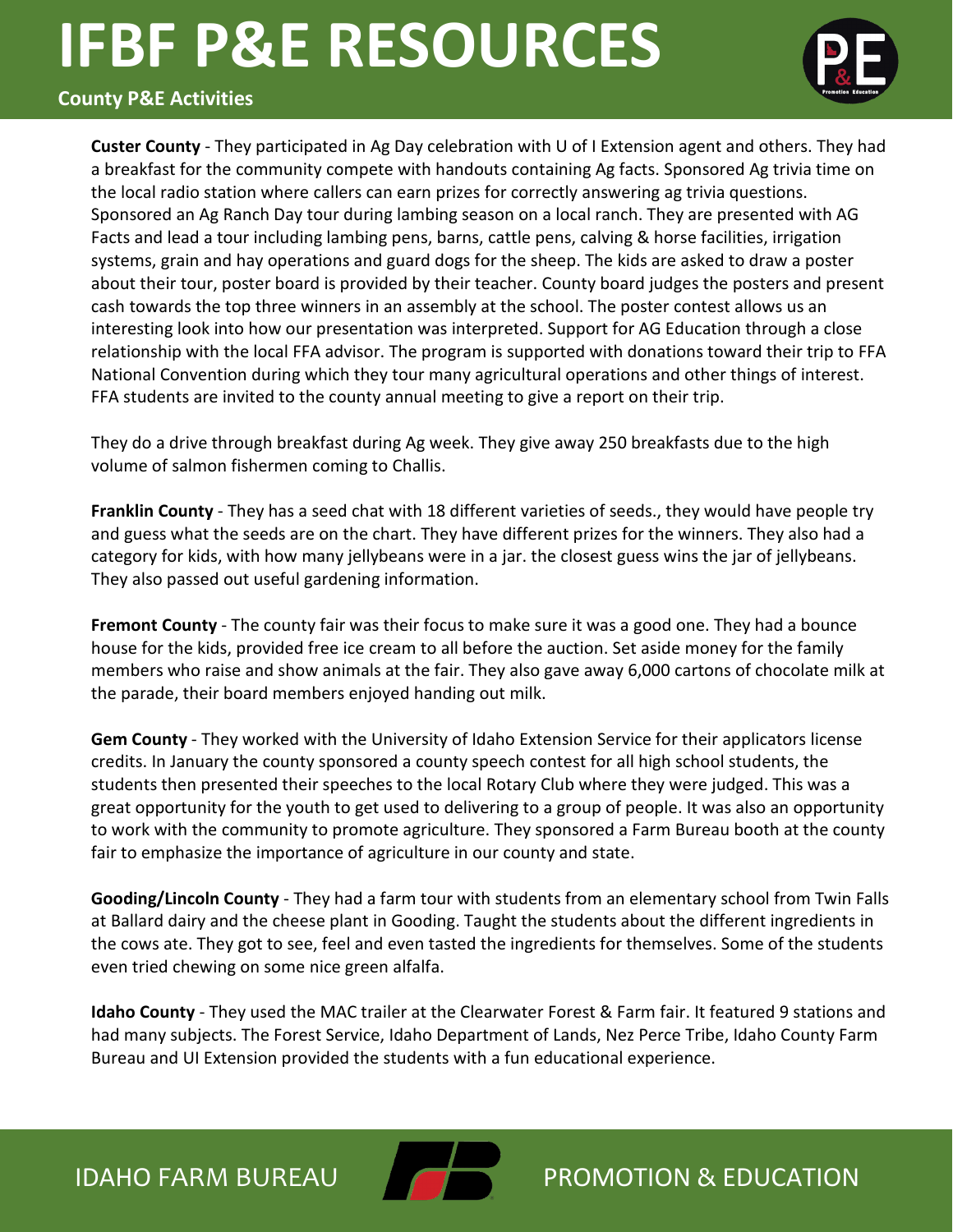

#### **County P&E Activities**

**Jefferson County -** P&E committee partnered up with the Rigby FFA chapter to orchestrate the Jefferson County 3rd Grade ag day. This event was held at the fairgrounds with the intent to also help promote the local 4-H programs. There were over 10 different ag workshops for the kids to experience and glean agricultural education from. By partnering with the FFA and having all 600 3rd graders come to one location on one day saved a lot of time and resources which made the event a roaring success. They have a portable red barn filled with toy animals and machinery that is rotated among the elementary schools. It comes with lesson plans, reading books, videos, and other materials for teachers to use in their classrooms.

**Jefferson County** - The Ferguson family hosted a farm tour for students and their teachers. They explained where and how the food gets from seed to plate. After the tour they served homemade soup made from ingredients raised on their farm and after they sent the students home with a young plant that was started in their greenhouse.

**Kootenai/Shoshone County** - Farm to table 2-day event. They had 17 stations, highlighting different aspects of agricultural production and livestock production. It was an interactive day filled with education and activities devoted to education students where their food comes from and what is produced in their region of the state. A hamburger lunch was provided, and students, teachers and event volunteers were given a t-shirt printed with the Farm Bureau logo and other event partners. The farm to table park at Kootenai County fairgrounds provided a platform to provide education for all ages. they a "toy" farm which people stopped and visited about wheat grinders to make flour, grain "sand buckets" with toys, a fake cow to milk goats to pet, backdrops for pictures, displays with ag information and raised bed garden.

**Lemhi County** - Members of the Lemhi County Farm Bureau spoke to students at the High School as part of Ag week. Also coordinated by Lemhi County Extension, producers went into the classrooms at the high school and spoke on the topic of range management. Over 90% of their county is public land and it was an opportunity to discuss how agriculture and grazing work together with government agencies to manage public lands for the betterment of all. The county also sponsored posters in the restrooms at the county fairgrounds. The posters highlighted the important role agriculture plays in Lemhi county.

**Oneida County** - Kids are taught about water and soil. They had a county member dress up as a water wizard and asked students' questions about how they use water. After the water lesson they teach the students about soil profiles and they make edible soil made up of crushed Oreo cookies, vanilla wafers, chocolate pudding and gummy worms, this was a big hit with the kids.

**Payette County** - They have a corn or bean box filled with toy tractors for small kids, a scavenger hunt for older kids to win prizes and information about Farm Bureau for adults. At the local Easter egg hunt, they donated cheese sticks with a Farm Bureau sticker scattered in with the Easter eggs.